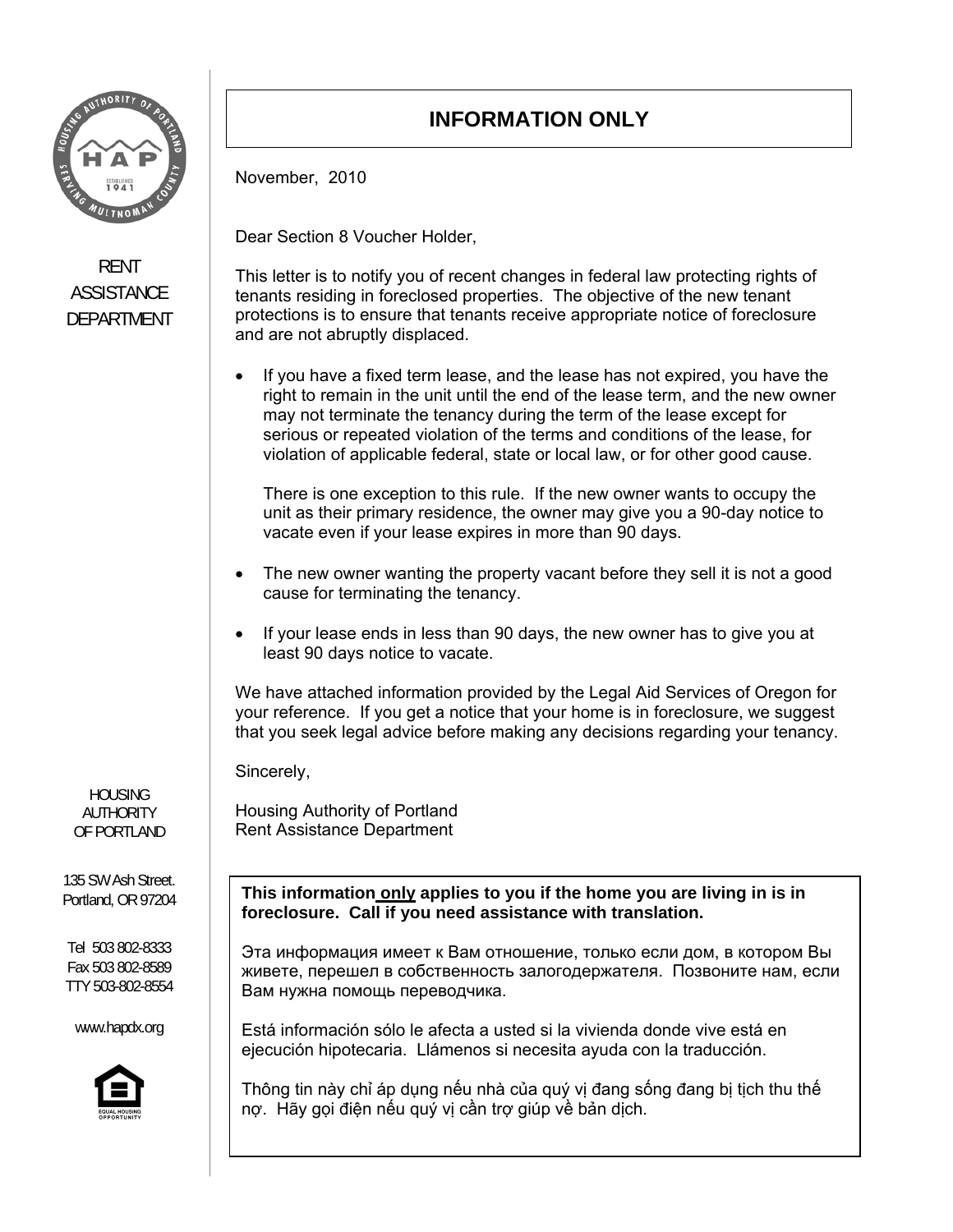#### **1. I just found out my building is in foreclosure, what should I do?**

The first thing to do when you get notice that your home is in foreclosure is to send a copy of your lease agreement or month to month rental agreement to the bank or person foreclosing on the home. If you do not have a written agreement with your landlord, you can send things such as rent receipts, to prove that you are a tenant. You should also send a copy of the sample letter #1 attached to this flyer with your agreement. Keep a copy of the paperwork you send to the foreclosing entity. This will let the foreclosing entity know that you have the legal right to live at the home and require them to serve you with the notices discussed in #3.

#### **2. Do I have to move out immediately?**

No. Before you are required to move out, you will be sent a notice to move out by either your landlord or the person or business that buys the home at foreclosure.

### **3. What does a foreclosure mean to me as a tenant?**

Many renters will be forced to move out of their home after the landlord is foreclosed upon. If you have a Section 8 voucher, also see the answer to #4. Your rights depend on when the landlord obtained the loan that is being foreclosed upon.

#### o **If you signed your lease/rental agreement before the loan was entered into…**

If your lease/rental agreement was signed before the landlord obtained the loan that is being foreclosed upon, the new owner must follow the terms of the lease/rental agreement you signed. If you have a month to month agreement, the new owners must give you 90 days notice to move out of the home. If you have a lease, the new owner is required to allow you to live at the residence until your lease expires.

The new owner does not have to renew the lease once it expires.

#### o **If you signed your lease/rental agreement after the loan was entered into…**

If the loan was signed before you entered into your lease/rental agreement with your landlord, a foreclosure on that loan will erase your lease/rental agreement. For the majority of foreclosures, after the sale, the new owner is entitled to possession of the property ten days after the foreclosure sale. Any person still living at the property after that date becomes a "holdover tenant."

If you are on a month to month rental agreement, the new owner is required to give you a 90 day notice to move out.

If you have a lease, the owner must allow you to stay in your home until your lease expires. Regardless of when your lease expires, if the new owner wants to move into the home as their primary residence, the new owner can give you a 90 day notice to move.

The new owner can only give you a notice to move out once they become the owner of the home. You should do your best to move out by the date in the notice. If you are unable to move out, you should call the new owner to see if they will give you more time to move out. If you have a disability that makes it difficult for you to move out, you may request a reasonable accommodation for more time to move out.

Once the notice period is up, the new owner can begin an eviction court action to force you to move out.

*\* If your home was foreclosed upon before May 20, 2009, the purchaser of your home might be able to give you less time to move out. Talk to a lawyer for more information on what type of notice you are entitled to.* 

#### **4. I have a Section 8 voucher. How will a foreclosure affect me?**

Tenants with Section 8 vouchers who are under a fixed term lease are protected by "good cause" eviction statutes. This means landlords can only evict Section 8 tenants if the tenant has failed to pay the rent or violated some other important term of the lease or other law. This protection applies to your new landlord (usually a bank)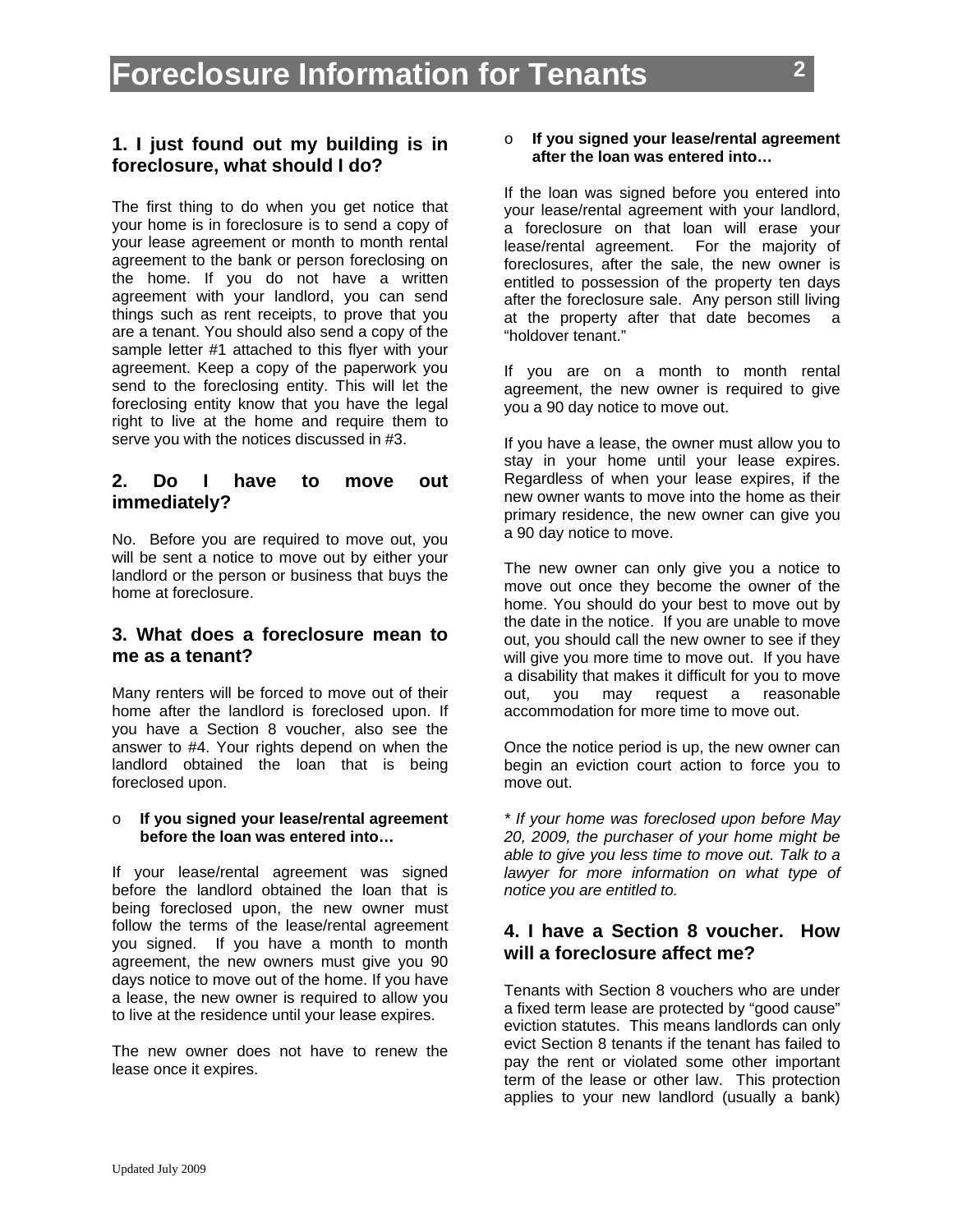after a foreclosure sale. After the first year of living somewhere, Section 8 tenants often become month to month tenants. If you have a Section 8 voucher and have a month to month rental agreement, the new owner can give you a 90 day notice as described in #3. If you find out that your home is in foreclosure, contact the Housing Authority right away.

If you have a different kind of subsidized housing, contact your Legal Aid office for more advice.

### **5. Can the locks be changed, preventing me from getting my belongings?**

No. The new owner may only evict you through the eviction court process. If the locks have been changed and you can't get into your building, contact Legal Aid right away.

### **6. I've been contacted by a lender offering me money to move. Should I take it?**

The lender may offer you money so you agree to move out by a certain date. The lender probably wants to avoid having to go through an eviction action in court. If you do not have a lease, you will likely have to move out of the property with a 90 days notice and the cash may help you find another rental. You should consider the cost of moving, and if necessary, reject the bank's first offer and ask for more money. The bank wants to avoid the expense of an eviction proceeding, and may be willing to negotiate with you on the amount they are offering.

If you do agree to an offer from the bank, get the agreement in writing and signed by an authorized bank representative. Make sure the agreement clearly states when you will receive the money. Do not hand over the keys until you have been paid. If you have questions about taking the bank's offer, contact an attorney.

### **7. Who do I pay rent to if my rental home is in foreclosure?**

Even though your landlord might not be paying their mortgage, you still have an obligation to pay rent until you move out. If you stop paying rent altogether, you could be evicted for failure to pay rent.

If you become aware that your home is in foreclosure, you can apply any security deposit or prepaid rent towards your monthly rent payments. If you do this, you must notify the landlord in writing that you are going to do this. Attached to this flyer is sample letter #2 that you can send to your landlord when you pay the amount of your rent minus your security deposit and/or prepaid rent.

You may also want to talk to the landlord about paying a lower monthly rent amount given the landlord's failure to provide you with a secure place to live (called "covenant of quiet enjoyment"). If the landlord agrees to accept a lower rent, make sure you get the agreement in writing and signed by your landlord.

In some loan agreements (usually for multi-unit buildings), the owner of the property gives the lender the right to collect rent from the tenants if the landlord misses mortgage payments. In these cases, the lender can send a notice to the tenants or post a notice on the property telling the tenants to send rent directly to the lender. If you receive a notice like this from a lender, call the lender to confirm where you should send rent, then follow the instructions the lender provides. You should also call your landlord to let them know that you received a notice from the lender instructing you to pay rent directly to the lender. Make sure you get rent receipts when you pay rent to the lender.

If you chose to stop paying rent, make sure you are keeping enough money aside to pay your rent at a later date if necessary.

### **8. Who is responsible for repairs if the rental property is in foreclosure?**

Even though the rental property is in foreclosure, the owner of the property is still responsible for its upkeep until the property has been sold and ownership has changed. You should continue to direct maintenance requests to your landlord. If you are paying rent to the lender (see question #7), then you should also direct your requests for repairs to the lender.

If the landlord or lender refuses to make repairs, you may want to call the Portland Bureau of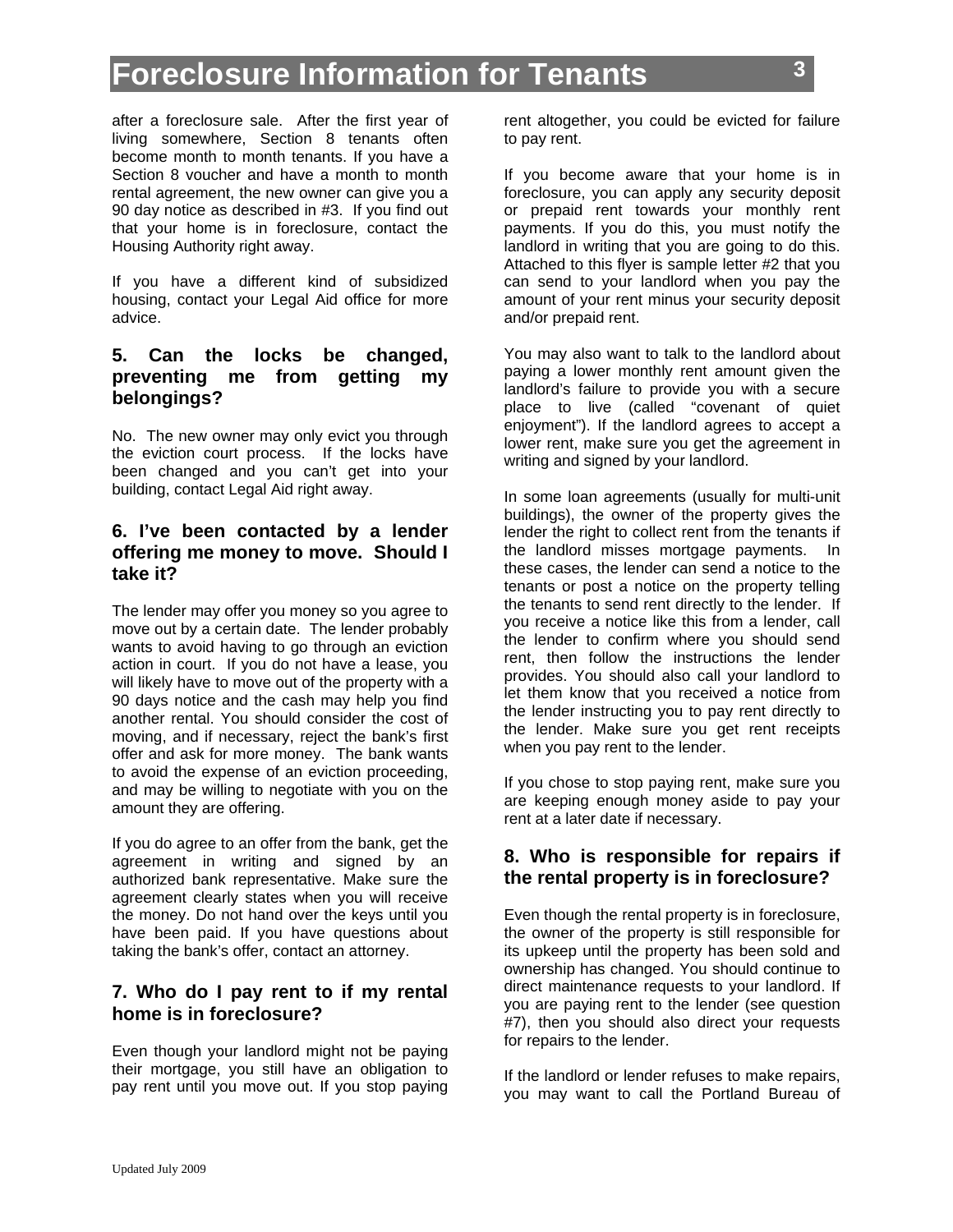Buildings Neighborhood Inspection Program ((503) 823-CODE) or Legal Aid.

#### **9. How can I know if the property I'm renting is in foreclosure?**

Oregon law requires the foreclosing entity to serve you with a notice of pending foreclosure at least 120 days before the proposed foreclosure date. This notice must be either personally given to you or will be posted on the property in an obvious place and a copy will be addressed to the "Occupant" and mailed to the property.

The notice of pending foreclosure served on you by the foreclosing entity will explain the notice rights you have under state law. Since state law gives you shorter notice periods than federal law, it is important for you to know that you might be legally entitled to more time to move out than described in this notice. If you get a notice to move out from the new owner at the foreclosure sale that gives you less than the amount of time explained in #2, call an attorney right away.

Records of foreclosures are available to the public. If you suspect your building may be in foreclosure, you can go to the county Assessor's office, and do a search of the pubic records for the property. You can also look online at sites like www.foreclosure.com for foreclosure listings by zip code, if you have strong suspicions your landlord is in foreclosure.

#### **9. Once I move out, do I get my security deposit back?**

Even if the property you lived at was foreclosed upon, you are entitled to get back your security deposit within 31 days of moving out. If you had paid any rent to the new owners of the property, then you should receive your security deposit from the new owners. However, if you never paid rent to the new owners, the old owner is responsible for refunding your security deposit. If any of the security deposit is being kept to repair damage to the property, you must be sent an accounting of the damage within 31 days of moving out.

If you paid a security deposit or prepaid rent and learn your building is in foreclosure, you should apply that money towards your monthly rent. You have to provide your landlord with written

notice of your intent to do this. (see sample letter #2). If you applied your security deposit towards rent, then you are entitled to have your security deposit returned to you when you move out.

#### **10. Do I have any claims against my old landlord?**

Maybe. If you signed a fixed term lease, the landlord was legally bound to deliver the premises for the entire lease term. Since the foreclosure of the landlord's mortgage terminates the lease, the landlord has violated their duty to provide you with the property for the entire lease term. Even if you have a month to month rental agreement, you might have a claim for the landlord not providing you with a secure place to live (called "covenant of quiet enjoyment").

You may also have claims against your landlord if the landlord knew about the default of the mortgage when they signed a lease/rental agreement with you and failed to tell you that the home was in foreclosure.

Talk to a lawyer to see if you have a claim against your landlord. You might be able to sue your landlord for moving and apartment searching costs, application fees, and the difference, if any, between the new rent for a comparable rental and the rent under the old lease.

#### **Resources**

#### **Legal Aid Services of Oregon:**

http://www.oregonlawhelp.org Multnomah County Office: 503-224-4086 Multnomah County Housing Hotline (Tuesdays and Thursdays 1-3): 503-295-2237

**Community Alliance of Tenants:**

http://www.oregoncat.org Renter's Rights Hotline: 503-288-0130

#### **Nolo Press Information on Foreclosures & Renter's Rights**

http://www.nolo.com - Click on "Property" then "Foreclosure"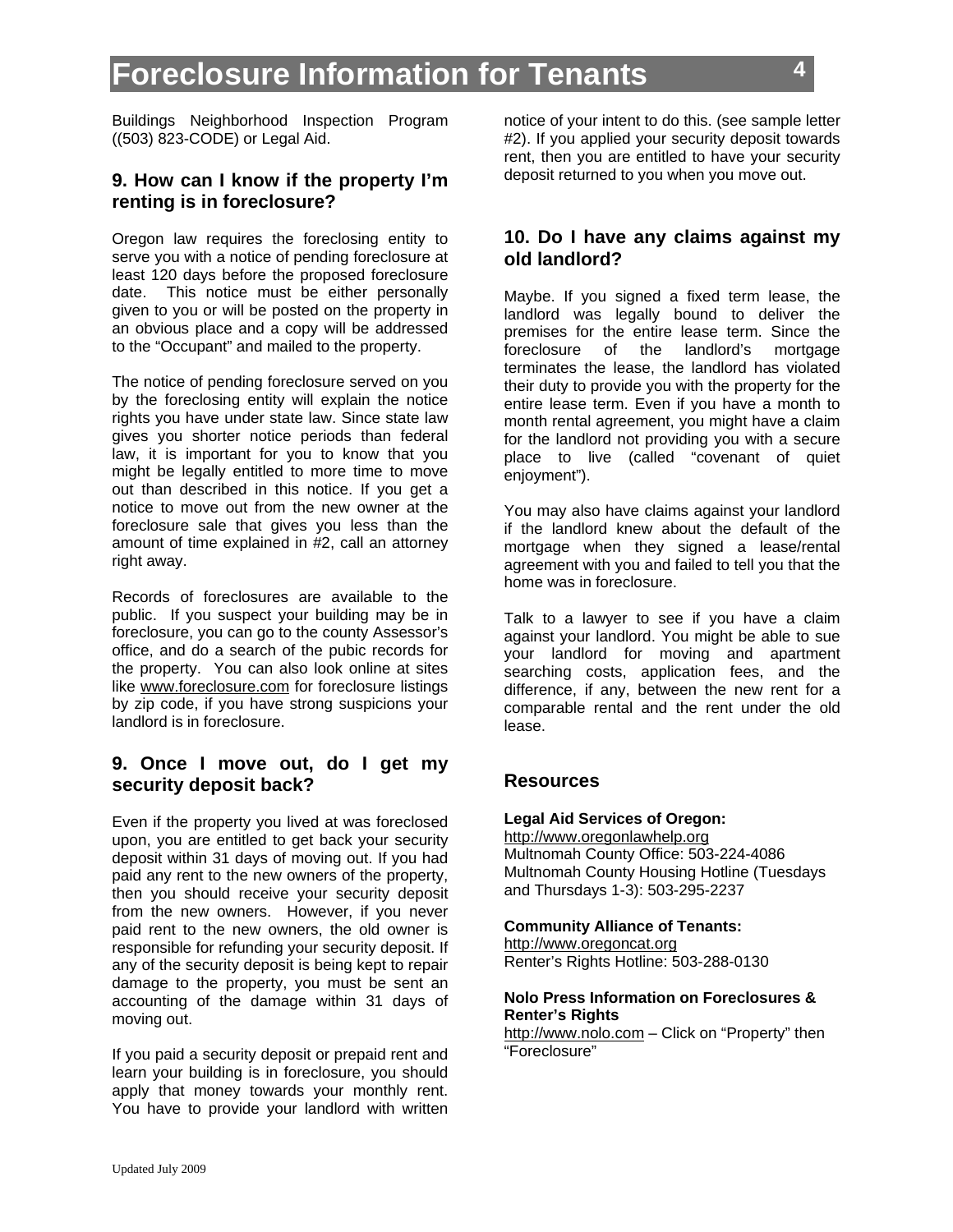*Sample Letter #1* 

Dear \_\_\_\_\_\_\_\_\_\_\_\_\_\_\_\_\_\_\_\_\_\_\_\_\_\_\_\_\_\_\_\_ (Name of Foreclosing Entity),

I currently rent the property located at: \_\_\_\_\_\_\_\_\_\_\_\_\_\_\_\_\_\_\_\_\_\_\_\_\_\_\_\_\_\_\_\_\_\_\_\_\_\_\_\_\_\_\_\_\_\_.

| I was given notice that my home is in foreclosure. I have enclosed a copy of my rental       |  |
|----------------------------------------------------------------------------------------------|--|
| agreement, lease agreement or evidence of my tenancy at the property you are foreclosing on. |  |

The Protecting Tenants at Foreclosure Act, Pub. L. No. 111-22, § 702 - 703 (2009), that became law on May 20, 2009, applies to state foreclosure and eviction proceedings. This federal law requires a person or entity who acquires ownership of residential rental property through foreclosure to give tenants certain written notices to vacate before moving to evict the tenant. A new owner can only terminate a tenancy by giving a tenant who has a month to month rental agreement at least 90 days notice of termination. If the tenant has a year-long lease, this federal law requires the new owner to honor the lease and allow the tenant to stay in the home until the expiration of their lease. If the new owner who takes title at foreclosure wants to occupy the premises as his or her personal residence, the new owner may terminate the lease only after giving the tenant at least 90 days notice of such termination. These notices cannot be issued until after the foreclosure/trust deed sale.

Thank you.

Sincerely,

Tenant name

\_\_\_\_\_\_\_\_\_\_\_\_\_\_\_\_